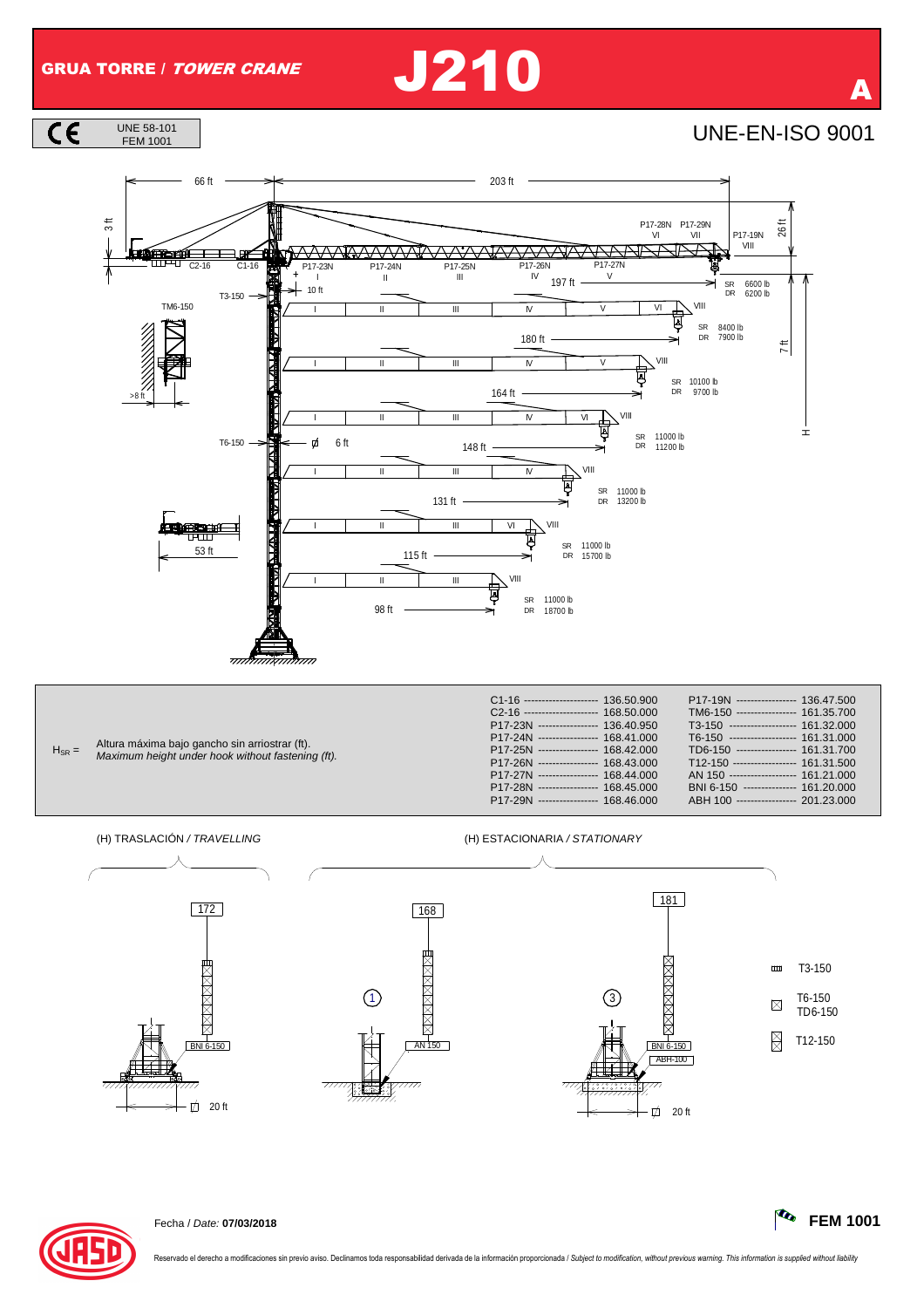| <b>J210.A</b><br><b>CARGAS / LOADS</b> |            |                                |                                           |       |       |       |      |      |  |  |  |  |
|----------------------------------------|------------|--------------------------------|-------------------------------------------|-------|-------|-------|------|------|--|--|--|--|
|                                        |            | Cargas máximas / Maximum loads |                                           |       |       |       |      |      |  |  |  |  |
| مہم                                    | ST-SR (lb) | <b>SR-11000 lb</b>             |                                           |       |       |       |      |      |  |  |  |  |
| $\sqrt{2}$                             | 11000 lb   |                                | Alcance del gancho [ft] / Hook reach [ft] |       |       |       |      |      |  |  |  |  |
| $[ft]$                                 | $@$ (ft)   | 98                             | 115                                       | 131   | 148   | 164   | 180  | 197  |  |  |  |  |
| 197 ft                                 | 131f       | 11000                          | 11000                                     | 11000 | 9500  | 8400  | 7400 | 6600 |  |  |  |  |
| 180 ft                                 | 144 ft     | 11000                          | 11000                                     | 11000 | 10700 | 9400  | 8400 |      |  |  |  |  |
| 164 ft                                 | 153 ft     | 11000                          | 11000                                     | 11000 | 11000 | 10100 |      |      |  |  |  |  |
| 148 ft                                 | 148 ft     | 11000                          | 11000                                     | 11000 | 11000 |       |      |      |  |  |  |  |
| 131 ft                                 | 131 ft     | 11000                          | 11000                                     | 11000 |       |       |      |      |  |  |  |  |
| 115 ft                                 | 115 $ft$   | 11000                          | 11000                                     |       |       |       |      |      |  |  |  |  |
| 98 ft                                  | 98 ft      | 11000                          |                                           |       |       |       |      |      |  |  |  |  |

| <u>Ligi</u> d                                                                                                                                                                                                         | ST-DR (lb)    | Cargas máximas / Maximum loads<br>$DR - 22000 lb$ |       |       |       |       |       |      |      |      |
|-----------------------------------------------------------------------------------------------------------------------------------------------------------------------------------------------------------------------|---------------|---------------------------------------------------|-------|-------|-------|-------|-------|------|------|------|
| $\Box$                                                                                                                                                                                                                | 22000 lb      | Alcance del gancho [ft] / Hook reach [ft]         |       |       |       |       |       |      |      |      |
| $[ft] % \begin{center} % \includegraphics[width=\linewidth]{imagesSupplemental_3.png} % \end{center} % \caption { % Our method is used for the method. % The method is used in the text. % } % \label{fig:example} %$ | $\omega$ (ft) | 66                                                | 82    | 98    | 115   | 131   | 148   | 164  | 180  | 197  |
| 197 ft                                                                                                                                                                                                                | 71 ft         | 22000                                             | 18700 | 15100 | 12600 | 10600 | 9100  | 8000 | 7000 | 6200 |
| 180 ft                                                                                                                                                                                                                | 78 ft         | 22000                                             | 20800 | 16900 | 14100 | 11900 | 10300 | 9000 | 7900 |      |
| 164 ft                                                                                                                                                                                                                | 82 ft         | 22000                                             | 22000 | 18000 | 15000 | 12800 | 11100 | 9700 |      |      |
| 148 ft                                                                                                                                                                                                                | 83 ft         | 22000                                             | 22000 | 18200 | 15200 | 13000 | 11200 |      |      |      |
| 131 ft                                                                                                                                                                                                                | 85 ft         | 22000                                             | 22000 | 18600 | 15500 | 13200 |       |      |      |      |
| 115 ft                                                                                                                                                                                                                | 85 ft         | 22000                                             | 22000 | 18700 | 15700 |       |       |      |      |      |
| 98 ft                                                                                                                                                                                                                 | 85 ft         | 22000                                             | 22000 | 18700 |       |       |       |      |      |      |

|                                  | <b>J210.A</b><br><b>CARACTERISTICAS DE MECANISMOS / MECHANISMS FEATURES</b>                                                                    |                                           |                                                                                                                                         |                             |                                                                                   |                                                    |                               |  |  |  |
|----------------------------------|------------------------------------------------------------------------------------------------------------------------------------------------|-------------------------------------------|-----------------------------------------------------------------------------------------------------------------------------------------|-----------------------------|-----------------------------------------------------------------------------------|----------------------------------------------------|-------------------------------|--|--|--|
|                                  |                                                                                                                                                |                                           | ФI                                                                                                                                      |                             |                                                                                   |                                                    |                               |  |  |  |
| *opcional<br>*optional           | *EC3350VF<br>24.3 kW                                                                                                                           | <b>EC4860</b><br>35.3 kW                  | *EC6080VF<br>44,1 kW                                                                                                                    | <b>TG2020VF</b><br>2x7,3 kW | <b>OG1507VF</b><br>2x5,5 kW                                                       | <b>TC590VF</b><br>4 kW                             | <b>TH2006</b><br><b>15 kW</b> |  |  |  |
| $\mathbf{I}$<br>ft/min           | lb<br>5500 ft -- 164 ft/min<br>11000 ft -- 82 ft/min<br>11000<br>8800<br>6600<br>4400<br>98<br>131<br>66<br>164<br>ft/min                      | 5500<br>11000<br>11000<br>197<br>98<br>23 | 5500 lb -- 262 ft/min<br>$\mathbf{I}$<br>11000 lb -- 131 ft/min<br>11000<br>8800<br>6600<br>4400<br>131<br>197<br>262<br>ft/min         | 066<br>ft/min               | 00.7<br>r/min<br>sl/min                                                           | 11000<br>0295<br>ft/min<br>22000<br>0148<br>ft/min | $\overline{2}$<br>ft/min      |  |  |  |
| H<br>h<br>$\mathbf{I}$<br>ft/min | 11000 lb -- 85 ft/min.<br>lb<br>22000 lb -- 41 ft/min.<br>22000<br>19800<br>17600<br>15400<br>13200<br>11000<br>33<br>49<br>82<br>66<br>ft/min | 22000<br>11000<br>22000<br>98<br>49<br>11 | lb<br>11000 lb --131 ft/min<br>22000 lb -- 66 ft/min<br>22000<br>19800<br>17600<br>15400<br>13200<br>11000<br>131<br>66<br>98<br>ft/min | łg<br>480V<br>60Hz          | EC3350VF: AMPERAGE = 66 A<br>EC4860: AMPERAGE = 91 A<br>EC6080VF: AMPERAGE = 96 A |                                                    |                               |  |  |  |
| <b>NYVYVWW</b>                   | SR 1063 ft<br>$H \leq$<br>DR 531 ft<br>H                                                                                                       | $H \leq$                                  | 1752 ft<br><b>SR</b><br><b>DR</b><br>876 ft                                                                                             | f.                          | 'lb                                                                               |                                                    | ۰H                            |  |  |  |



Fecha / Date: **07/03/2018 FEM 1001**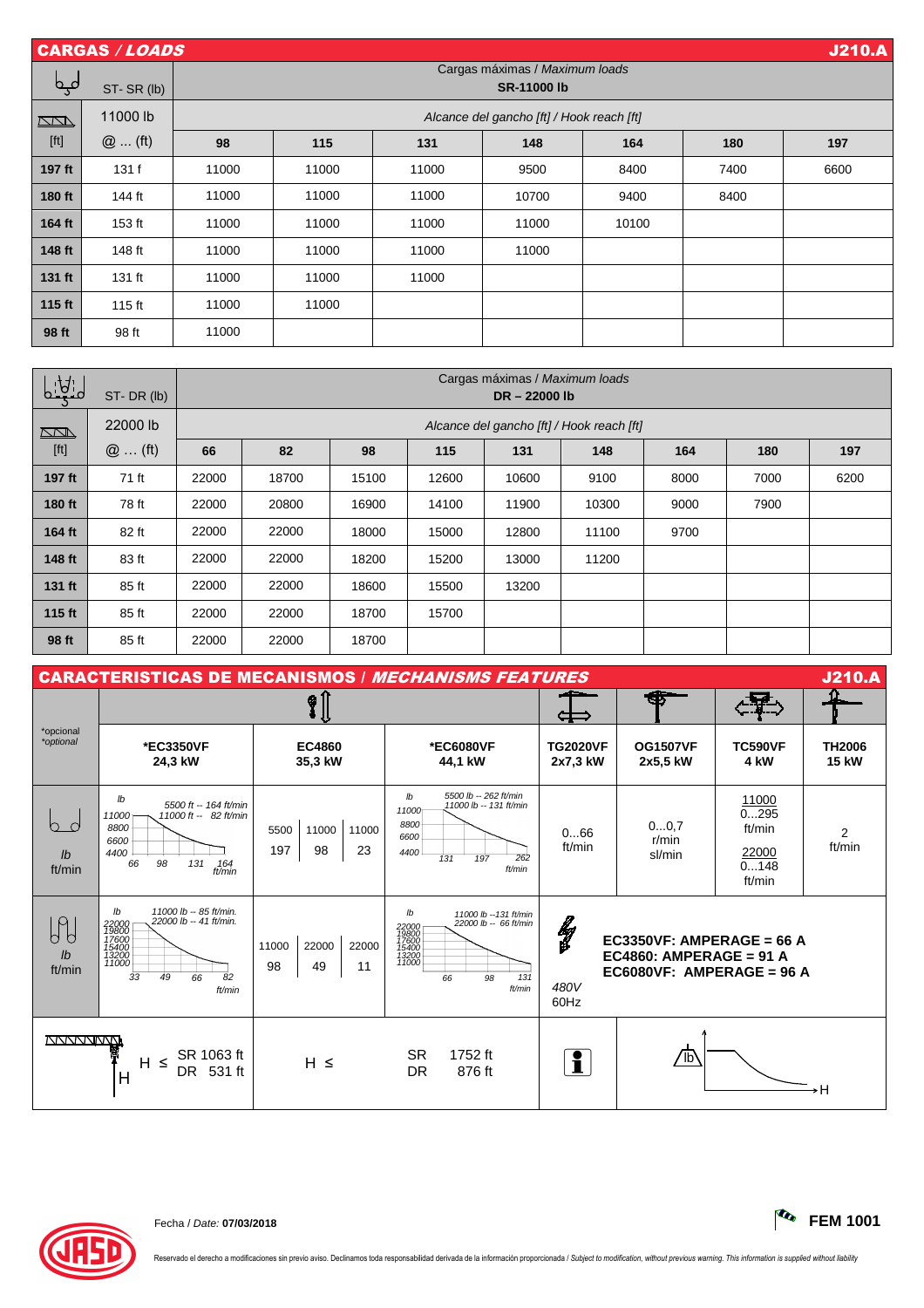| <b>LISTA DE EMBARQUE / PACKING LIST</b>                                                                                                                         |         |                                |                      |                                                 |                                                             |                                                      |                                                      | <b>J210.A</b>                                               |
|-----------------------------------------------------------------------------------------------------------------------------------------------------------------|---------|--------------------------------|----------------------|-------------------------------------------------|-------------------------------------------------------------|------------------------------------------------------|------------------------------------------------------|-------------------------------------------------------------|
| <b>DENOMINACIÓN / DENOMINATION</b>                                                                                                                              |         |                                |                      |                                                 | $L$ [ft]                                                    | A [ft]                                               | H [ft]                                               | P / W[lb]                                                   |
| Torre inferior / Lower tower<br>TI-6-150                                                                                                                        |         |                                |                      |                                                 | 20,3                                                        | 7,2                                                  | 7,2                                                  | 7800                                                        |
| T6-150<br>TD6-150<br>Torre /Tower<br>T3-150<br>T12-150                                                                                                          |         |                                |                      |                                                 | 20,3<br>20,3<br>10,7<br>39,4                                | 6,1<br>6,1<br>6,1<br>6,1                             | 6,1<br>6,1<br>6,1<br>6,1                             | 6100<br>6500<br>3400<br>11400                               |
| Torre asiento pista + base punta de torre + orientación<br>Slewing table + tower head base + slewing mechanism                                                  |         |                                |                      |                                                 | 15,3                                                        | 7,7                                                  | 7,5                                                  | 12300                                                       |
| Punta de torre / Tower head                                                                                                                                     |         |                                |                      | ₩₹                                              | 25,2                                                        | 3,9                                                  | 5,4                                                  | 5900                                                        |
| Conjunto asiento pista, punta de torre, orientación<br>Slewing table assembl +, tower head + slewing                                                            |         |                                |                      |                                                 | 11,490                                                      | 2,920                                                | 2,710                                                | 18700                                                       |
| P17-23N (I)<br>P17-24N (II)<br>P17-25N (III)<br>P17-26N (IV)<br>Tramo de pluma<br>P17-27N (V)<br>Jib section<br>P17-28N (VI)<br>P17-29N (VII)<br>P17-19N (VIII) |         |                                | <u>MWWWWWWWWWWWW</u> |                                                 | 28,9<br>33,4<br>33,4<br>33,4<br>33,4<br>17,3<br>17,3<br>7,3 | 5,7<br>5,2<br>5,2<br>5,2<br>5,2<br>5,2<br>5,2<br>5,7 | 6,6<br>6,3<br>6,6<br>6,5<br>6,5<br>6,2<br>6,2<br>7,2 | 3400<br>3700<br>3600<br>3100<br>3000<br>1500<br>1100<br>750 |
| Polipasto / Hook assembly                                                                                                                                       |         |                                | SR/<br><b>DR</b>     | H                                               | 4,6                                                         | 1,8                                                  | 3,0                                                  | 900                                                         |
| Tirante sostén pluma / Jib support                                                                                                                              |         | 2x<br>2x<br>1x                 |                      | x                                               | 20,2<br>20,2<br>16,3                                        | 1,2<br>1,2<br>1,2                                    | 1,9<br>1,9<br>0,8                                    | 3300<br>3100<br>1600                                        |
| Carro / Trolley                                                                                                                                                 |         | SR/DR                          |                      |                                                 | 5,9                                                         | 7,9                                                  | 5,2                                                  | 1000                                                        |
| Contrapluma con plataformas / Counterjib with platforms                                                                                                         |         |                                |                      |                                                 | 39,8                                                        | 9,8                                                  | 1,9                                                  | 5600                                                        |
| Prolongación contrapluma con plataforma / Counterjib extension with platform                                                                                    |         |                                |                      |                                                 | 14,1                                                        | 5,7                                                  | 1,1                                                  | 1400                                                        |
| Plataforma y cabina / Platform and cabin                                                                                                                        |         |                                |                      |                                                 | 12,3                                                        | 6,7                                                  | 7,9                                                  | 2800                                                        |
| Soporte y elevación (sin cable) / Support and hoisting (without rope)                                                                                           |         | EC3350VF<br>EC4860<br>EC6080VF |                      |                                                 | 10,6<br>10,6<br>10,6                                        | 5,5<br>5,5<br>5,5                                    | 5,1<br>6,3<br>6,4                                    | 5500<br>6200<br>6200                                        |
| Estructura torre de montaje / Jacking cage structure                                                                                                            | TM6-150 |                                |                      | x                                               | 33,9                                                        | 7,9                                                  | 7,6                                                  | 7700                                                        |
| Lastre / Ballast                                                                                                                                                |         |                                |                      | $\mathbf{r}$<br>□ ।<br>$\perp$ $\perp$ $\wedge$ | 12,5                                                        | 1,9                                                  | 4,9                                                  | 13200                                                       |

| <b>LASTRES INFERIORES / LOWER BALLASTS</b> |       |        |        |        |  |  |  |  |
|--------------------------------------------|-------|--------|--------|--------|--|--|--|--|
| <b>BNI 6-150</b>                           | H(ft) | 96     | 134    | 181    |  |  |  |  |
|                                            | P( b) | 105800 | 132300 | 185200 |  |  |  |  |

H: Altura bajo gancho / Height under hook<br>Para alturas intermedias tomar el lastre correspondiente a la altura superior */ For intermediate heights take the ballast corresponding to the higher heigh*i